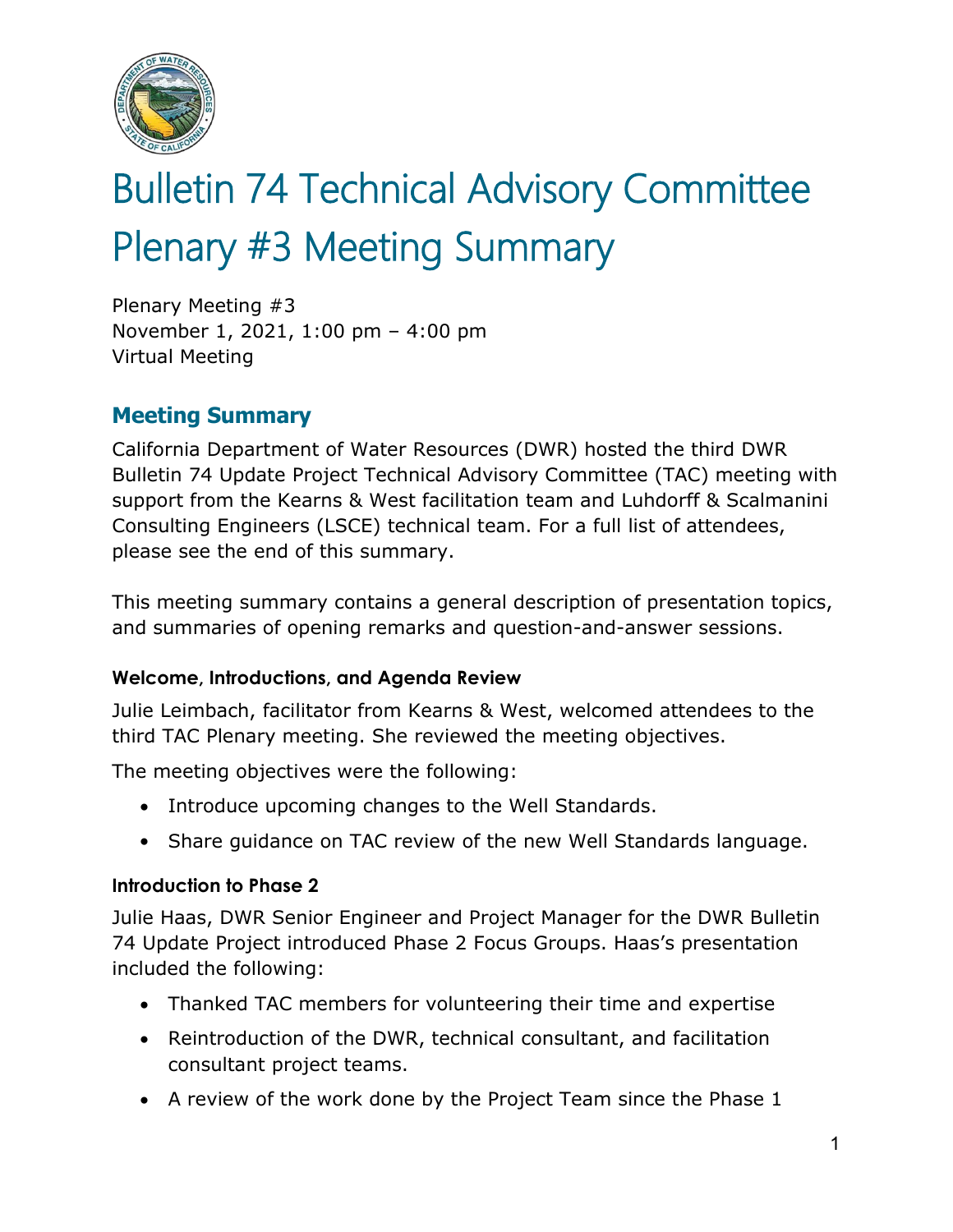Focus Groups.

- An introduction to the TAC Review Draft that would serve as a discussion tool for Phase 2 Focus Groups.
- A review of the DWR Bulletin 74 Update Project Vision and Guiding Principles that guided revisions.

The TAC Review Draft will be released in parts as follows:

- Water Wells and Monitoring Wells November 8.
- Cathodic Protection Wells November 17.
- Geothermal Heat Exchange Wells December 8.

## **Opening Remarks**

Kamyar Guivetchi, Chief of DWR Division of Statewide Integrated Water Management, said that the Well Standards Update is part of DWR's sustainable groundwater work to protect California's water for future generations. DWR is working closely with the State Water Resources Control Board (SWRCB), which will be drafting the Model Well Ordinance and advancing SWRCB's Strategy to Optimize Resource Management of Stormwater. Guivetchi invited the TAC to consider this draft of the Well Standards Update as a communication tool to exchange information and gather constructive feedback.

## **State Water Resources Control Board**

John Borkovich, State Water Resources Control Board Groundwater Monitoring Section Chief with the Division of Water Quality, presented on the Model Well Ordinance Process and outlined their timeline:

- 2021 Water Boards staff participate in Well Standards Update TAC meetings. Begin drafting updated MWO language.
- 2022 SWRCB begins public process to update the Model Well Ordinance.
- 2023 Adoption of Model Well Ordinance

The updated Model Well Ordinance will need to be updated to reflect new requirements for electronic submission of well completion reports and disclosure of well location information and other changes.

Amanda Magee, SWRCB Senior Engineering Geologist with the Division of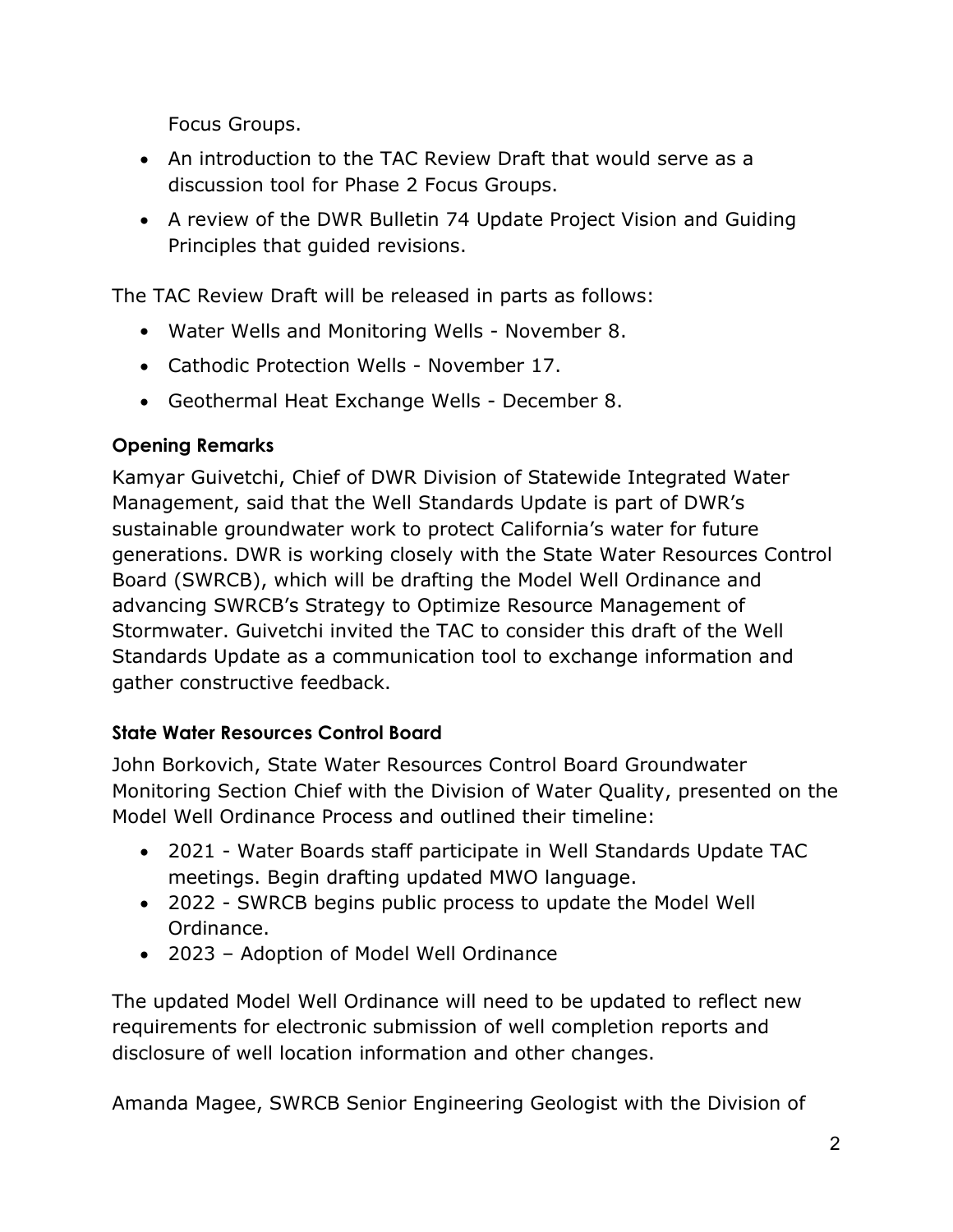Water Quality and STORMS Unit Chief, presented on SWRCB's Strategy to Optimize Resource Management of Stormwater (STORMS) risk-based framework for drywells [i.e., stormwater infiltration wells (SIWs)]. STORMS will develop solutions that ensure the end users are protected from the degradation of groundwater that could result from the infiltration of stormwater in urban runoff, while avoiding unnecessary barriers to stormwater infiltration projects.

Magee gave background on the use of drywells:

- Drywells are often used by municipalities to capture stormwater runoff through gravity and allow it to infiltrate into the vadose zone.
- Drywells are useful in urban areas where there is not enough room for other types of infiltration like recharge basins or infiltration galleries.
- There are concerns that without intervention there could be potential impacts on drinking water aquifers from pollution in urban runoff in some places.

STORMS is planning to develop a statewide storm water infiltration policy for drywells and other infiltration BMPs, which will be released for draft for public comment in 2022. The policy will:

- Promote both water resiliency and surface water quality.
- Include requirements on siting, pretreatments, and other infiltration best management practices.
- Be implemented through municipal stormwater permits.
- Be based on existing data characterizing urban stormwater runoff quality and associated land use, as done in the GeoSyntec report: California Drywell Guidance Research and Recommendations, March 2020.
- Magee invited the TAC to visit the STORMs webpage for updates, to subscribe to the email subscription list, and for contact information for Magee and Chris Beegan, Project Lead: [https://www.waterboards.ca.gov/water\\_issues/programs/stormwater/](https://www.waterboards.ca.gov/water_issues/programs/stormwater/storms/) [storms/](https://www.waterboards.ca.gov/water_issues/programs/stormwater/storms/)

### **Question and Answer Session**

• Question (Q): Regarding siting of infiltration drywells and retention basins, is SWRCB suggesting that land use and current contamination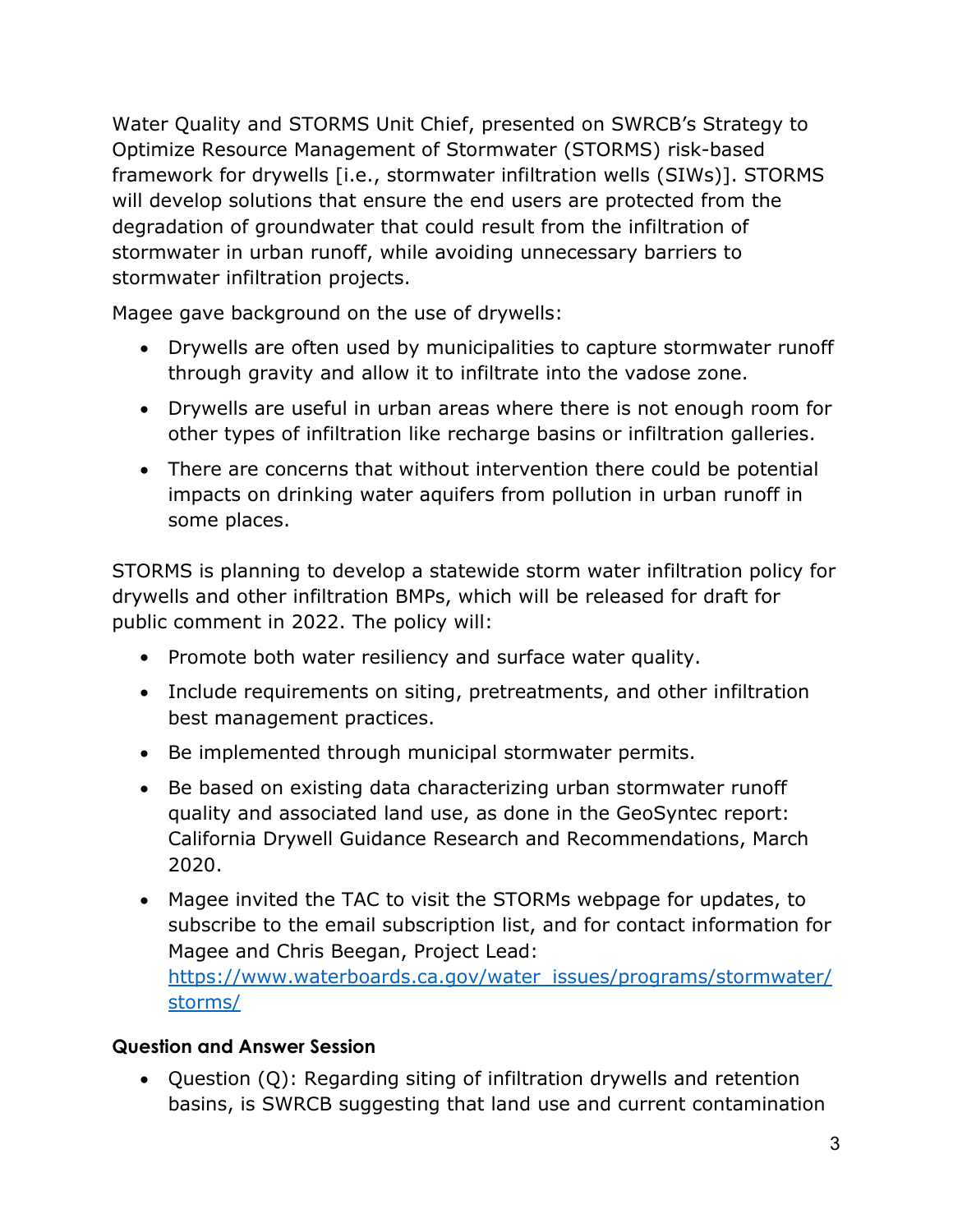be examined?

- $\circ$  Answer (A): The land use of the area and the proximity to contaminated areas should be examined so that no contaminants are mobilized in the soil.
- Q: Will you recommend checking water quality in Superfund sites where the whole area's groundwater is likely impacted by pollution?
	- o A: SWRCB will look at this. It will be important to see if infiltration changes the direction or remobilizes contamination.
- Q: Currently in our jurisdiction the construction of stormwater injection wells is prohibited unless it can be shown that stormwater will not have adverse impact on groundwater and well construction will not permit the mixing of aquifers or facilitate vertical movement of contaminants. Typically, our public works department handles that permit. Will the STORMS recommend who handles permitting of the wells?
	- $\circ$  A: The intent is for stormwater drywells to be installed under a permit variance. We do not want to create another permit, but we will be considering different options.

### **Summary of Updates to Draft Well Standards**

Haas presented on a summary of significant updates to the content and structure of the Well Standards. She reminded the TAC that the Draft Updated Well Standards have not been reviewed by DWR's Engineering, Legal, Publications or Executive staff. Haas said that DWR is receptive to constructive feedback and asked participants to keep an open mind.

Generally, updates include:

- Removal of ambiguous language
- Clarifications
- Update to reflect current best practices
- Streamlined language

Haas provided an overview of global updates in the Updated Well Standards. Below are each section and elements that were updated. Please refer to the presentation slides for more detail.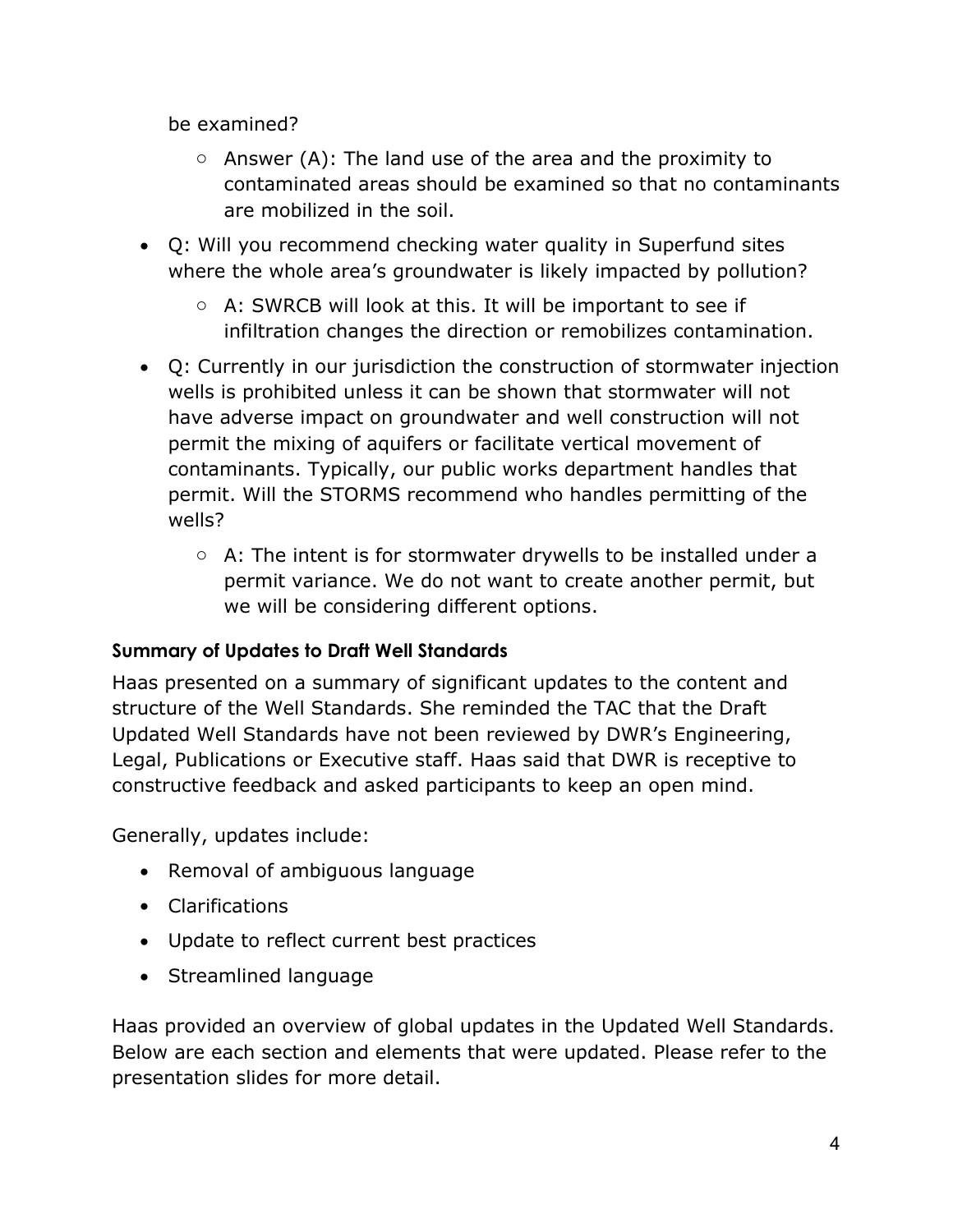- Section 2: Definitions
- Section 3: General Requirements
- Section 4: Site planning (NEW)
	- o Well location maps
	- o Well inventory
	- o Setbacks
	- o Subsurface investigation
- Section 5: Materials
	- o Casing
	- o Approved sealing materials
	- o Other materials
- Section 6: Design
	- o Designing a well for destruction

Scott Lewis, LSCE Principal Geologist, provided further detail on draft updates within the sections for design, construction, maintenance, and destruction as follows. Please refer to the slides for more detail.

- Section 6: Design
	- o Annual seal intervals
	- o Surface seals in water wells
	- o Formation seals
	- o Sealing into a confining layer
	- o Prevention of Cross Flow and Contamination Between Aquifers
	- o Thickness of annular seals
- Section 7: Construction
	- o Temporary conductor casing
	- o Centralizers
	- o Continuous seal placement
	- o Placement of seal
	- o Transition seal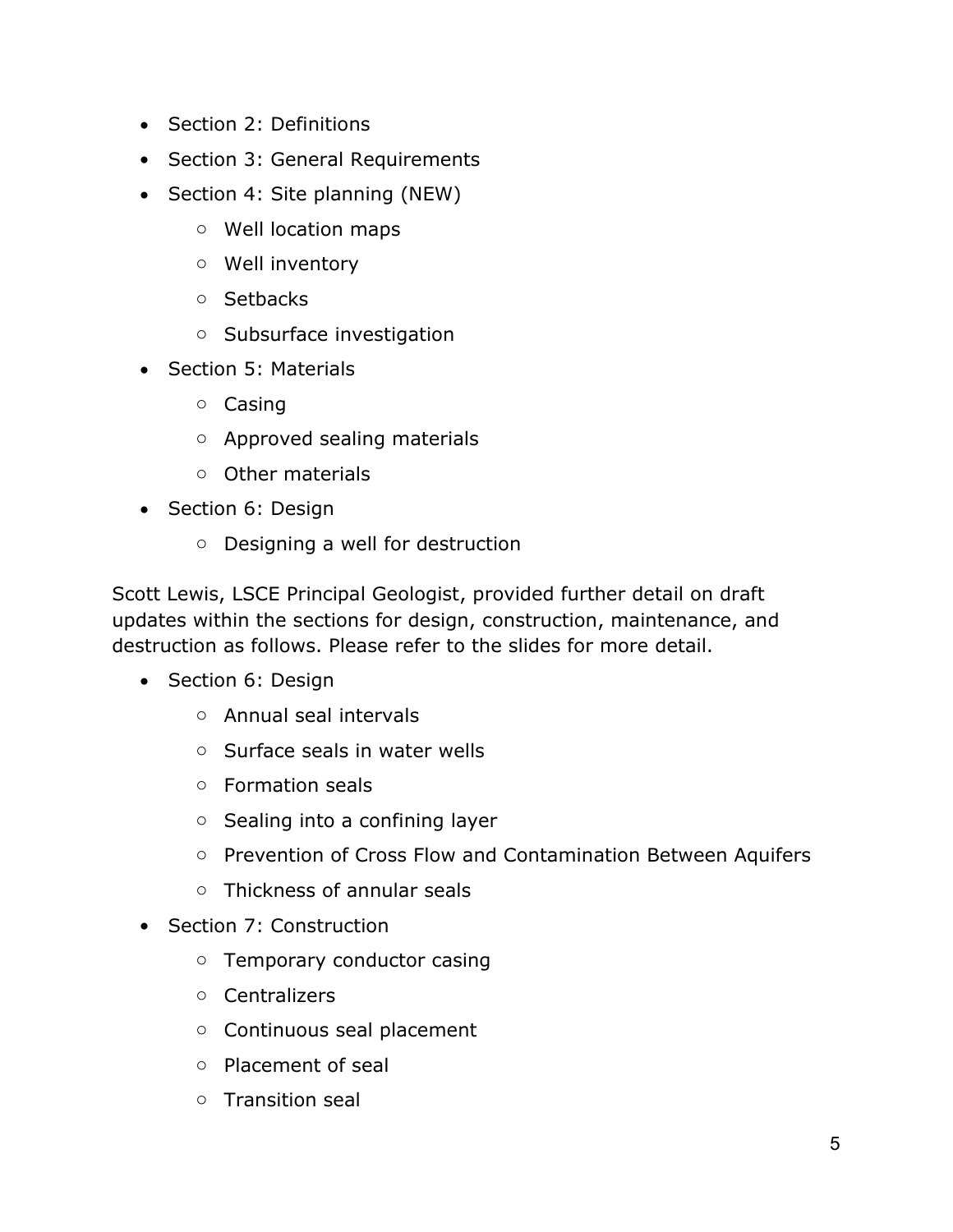- o Surface construction features
- o Gravel-to-surface wells
- o Marking
- o Vaults
- Section 8: Maintenance (NEW)
	- o Well head control zone
	- o Well access
	- o Upkeep
	- o Permanently inactive wells
- Section 9: Destruction
	- o Destruction changes
	- o Destroying large diameter wells
	- o Mechanical perforation and sealing
	- o Explosive well perforation and destruction

#### **Question and Answer Session**

Below is a summary of questions and comments on the proceeding section and the responses from the Project Team.

- Q: Regarding the requirement that a permanently inactive well has to be video logged every five years: isn't an inactive well considered an abandoned well after one year and in violation of state standards?
	- o A: The Health and Safety Code describes a process for capping and caring for a permanently inactive well that is intended for future use. We added requirement that such wells be video logged in addition to the LEA's requirements.
	- o C: Santa Clara County has a standby well permit process for currently inactive wells. The phrase "permanently inactive" makes it sound like it is not going to be used in the future.
		- **•** Response (R): The phrase "permanently inactive" is from the Health & Safety Code.
- Q: Will the TAC receive a copy of this presentation?
	- $\circ$  A: Yes, the presentation will be available on the TAC Box site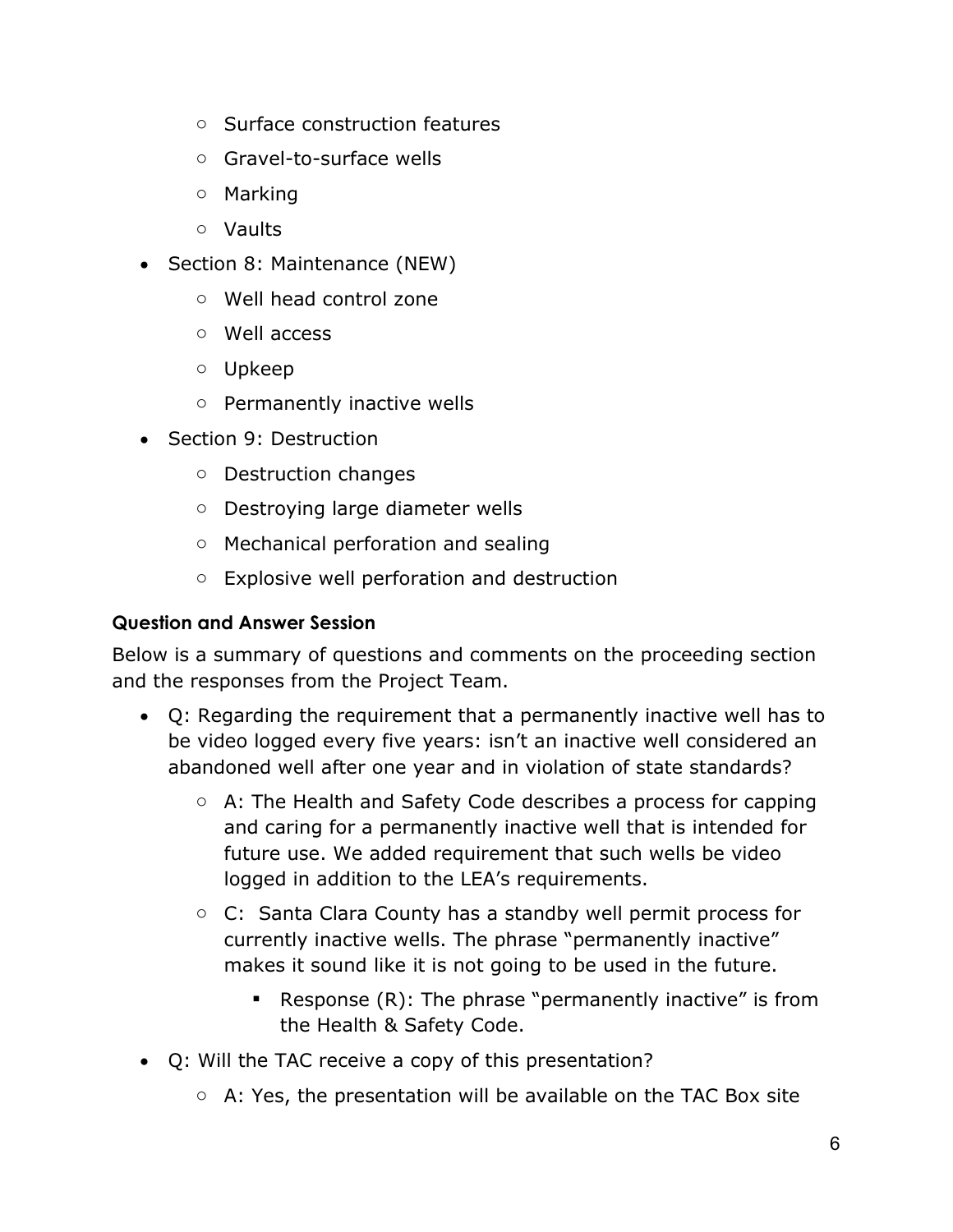along with the recording of the meeting.

- Q: Is the Project Team removing references to ASTM manufacturing standards?
	- $\circ$  A: No, to increase the shelf life of the Well Standards, we will not refer to the specific year. We will refer to the base standards of the ASTM and any updates.
- Q: What type of PE or PG will be required for variance requests and placement of seal? Will type of PG/PE be specified in the Well Standards?
	- $\circ$  A: I think we are using the "qualified PE or PG" or similar, but we are open to suggestions for adding more specific guidance.
	- $\circ$  C: It can become a legal matter to specify what kind of PE should be required. Personally, I think it only Certified Hydrogeologists (CHGs) should evaluate groundwater.
- C: I wanted clarification on the use of the term "confining layer" that was used often in the well construction and design sections. I always thought of a clay layer as one that confines a water bearing zone beneath it and is under pressure such that the water would move up artesian if punctured rather than a general aquitard term. We want to protect against the movement of poor-quality water between aquifers and prevent an aquitard from not being sealed off, whether it is confined or not.
	- o A: Definitions and sources for these definitions will be included in the Updated Well Standards. Let us know if any terms are confusing and we'll take it under advisement.
- Q: In the discussion on crossflow and contamination, the slides say that well structures must not connect water bearing zones or aquifers of differing water quality. Clarifying how to determine differing water quality would be important so that an LEA could point towards guidance on testing for differing water quality.
	- $\circ$  A: The Project Team also struggled with this and welcomes ideas from the TAC to define this.
	- $\circ$  A: In Bulletin 74-90 there was a requirement for sealing off strata and poor-quality water. Oftentimes the water quality is not known, so we added options for when people know and do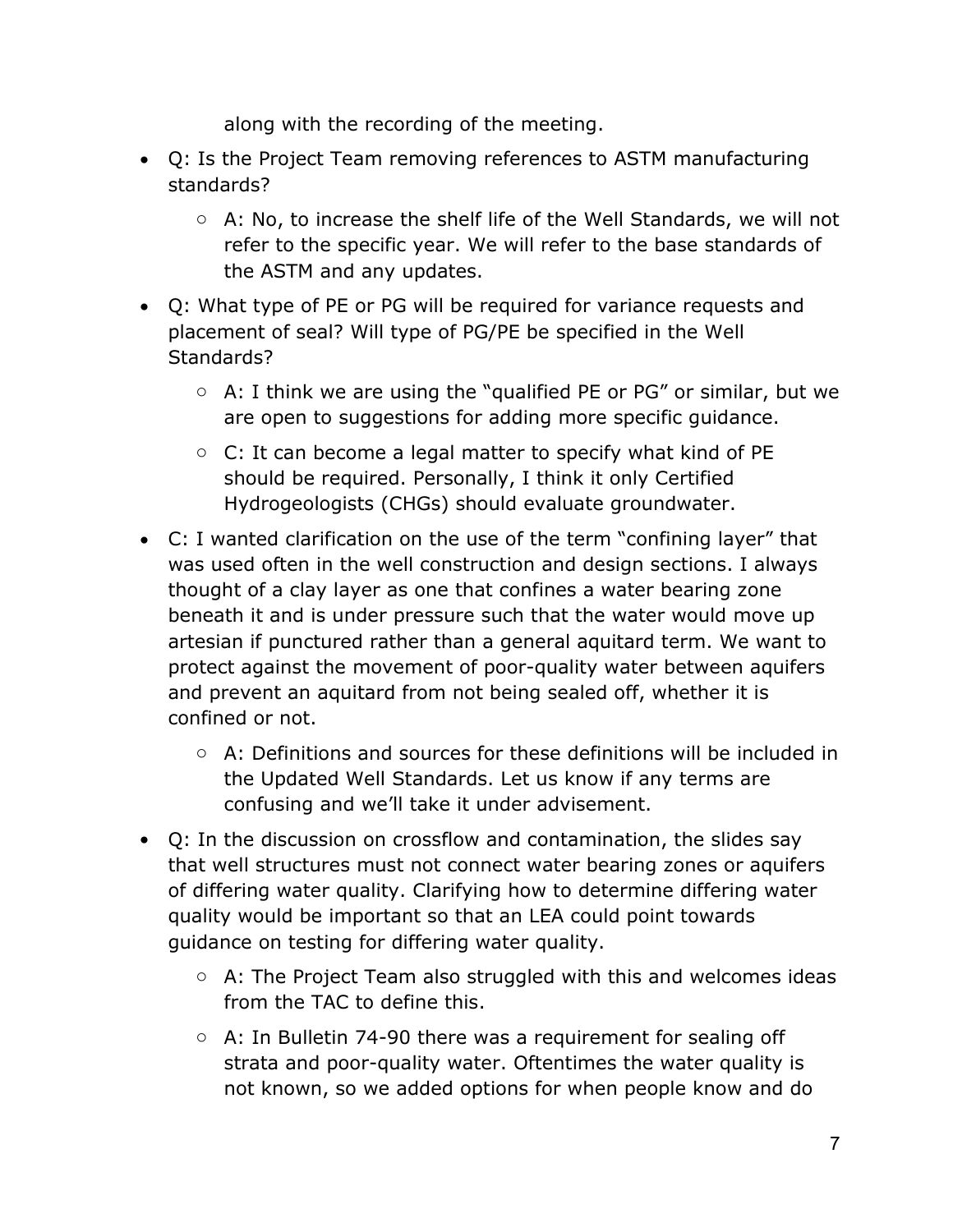not know water quality. When water quality is not known, separation is based on whether there is a significant confining layer. If two zones are separated by a significant confining layer (e.g., at least 30 ft thick or name/mapped/known/etc), they are likely distinct in water quality and/or pressure and should remain separated.

- C: LEAs may continue to run into the problem of having no guidance for water quality testing. Having a defined standard would help inform that testing for known contaminants or a running a specified panel, etc.
	- A: Let's discuss this more in the Focus Groups.
	- *[Additional comment provided via chat: State Water Board Resolution 88-63 - Sources of Drinking Water has guidance on evaluating for TDS, yield, and specific conductance.]*
- $\circ$  C: If you have a confining layer or layer of lower permeability and it is assumed to be of a lower quality, then it would be the driller's responsibility to prove otherwise if they want to combine the aquifers, instead of putting the responsibility on the LEA to prove it is not.
	- A: Thank you, well said.
	- C: In that case, the driller should seek out that information from a PG/PE. Should that be written in? That would be helpful.
	- A: We'll consider it, but please also bring that input to Focus Groups.
- C/Q: The proposed updates seem to require a significant increase in geologic understanding from local agencies. Is there a plan for how LEAs might increase their geologic understanding?
	- o A: The Project Team has actually tried to simplify the process and provide definitions where there was previously ambiguous language. For example, the subsurface investigation sections tries to make logging more uniform. We are also planning on providing training to LEAs when the Updated Well Standards are finalized.
- Q: Can you provide additional information on NSF approval for cement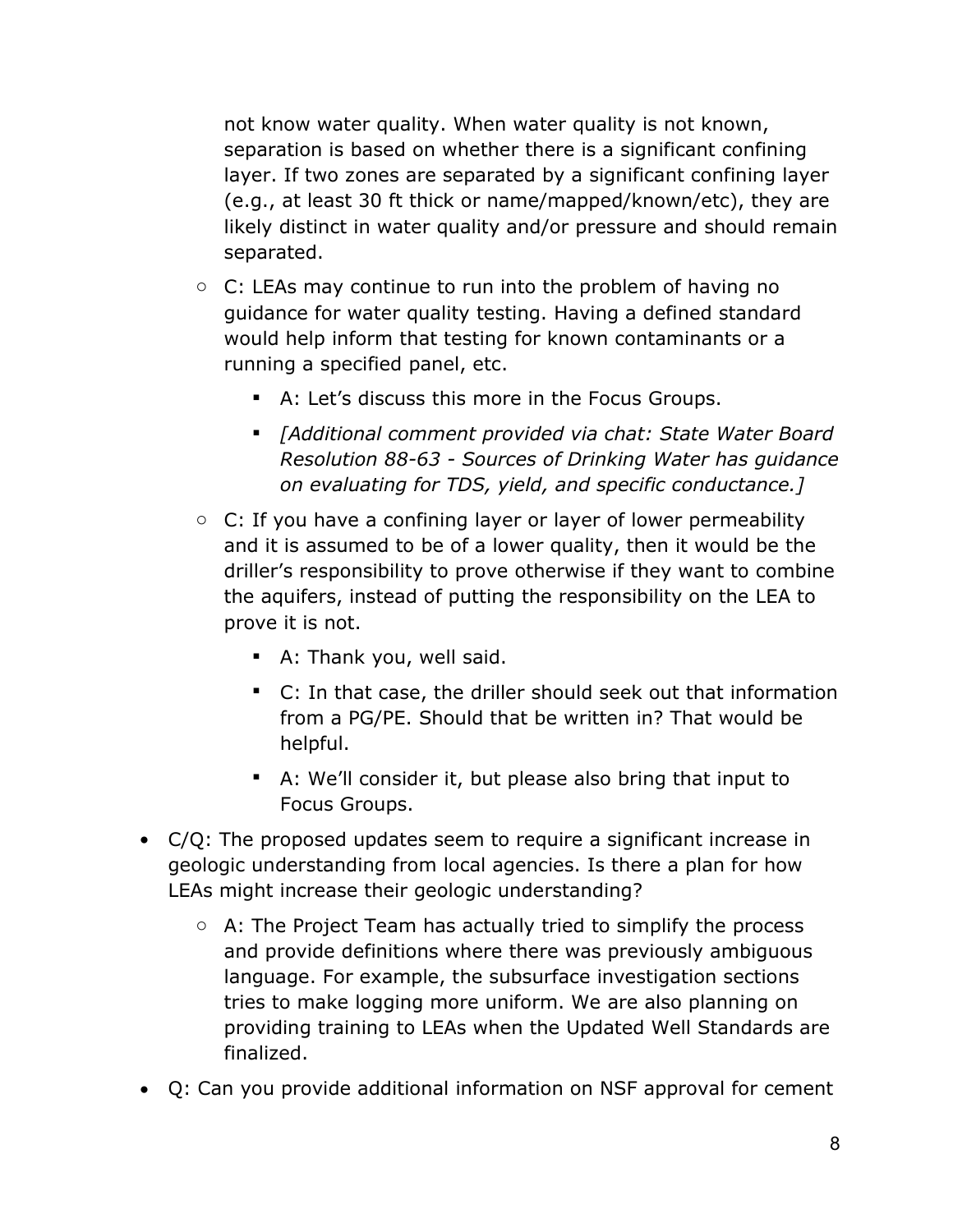grout?

- $\circ$  A: As it is written now, the components of grout must be NSF compliant except for water and aggregate. The mix can be tested to see if it is NSF compliant even if the components may not be certified. We also did a check that it has been done for the individual components so that we're not asking for something that is not currently being done.
- Q: Is neat cement approved for monitoring well construction or can sand cement be used?
	- o A: Sand cement must be used in the surface seal in the upper 50 feet.
- Q: Is mixing on site going to be allowed for smaller wells or shallower seals or will the mix still need to be trucked in? Can small wells be covered in variances? Trucking in material can add significant costs, but all LEAs require trucking in sand cement. LEAs are currently requiring sand cement be trucked in. It is difficult to mix on site.
	- o A: The Standards do not specify that mixing cannot happen on site.
- Q: Are you disallowing contractors by requiring PG/PE for variances? Would a contractor be allowed to apply for variances? Homeowners and smaller supply wells will be much less inclined to pay for professional services like that.
	- $\circ$  A: Please provide feedback after you read the variance section.
- Q: Monitoring wells usually only use cement bentonite to the surface. So, is the 50-foot sand depth requirement for sand cement for the water wells?
	- o (Out of time.)

# **Navigating the Draft Well Standards Document**

Till Angermann provided an overview of the nine sections of the draft Updated Well Standards documents. His summary included the following key points:

• The Project Team will share portions of the draft language for TAC review. The Project Team will provide draft language for the Water Wells and Monitoring Wells Focus Groups by November 8. Draft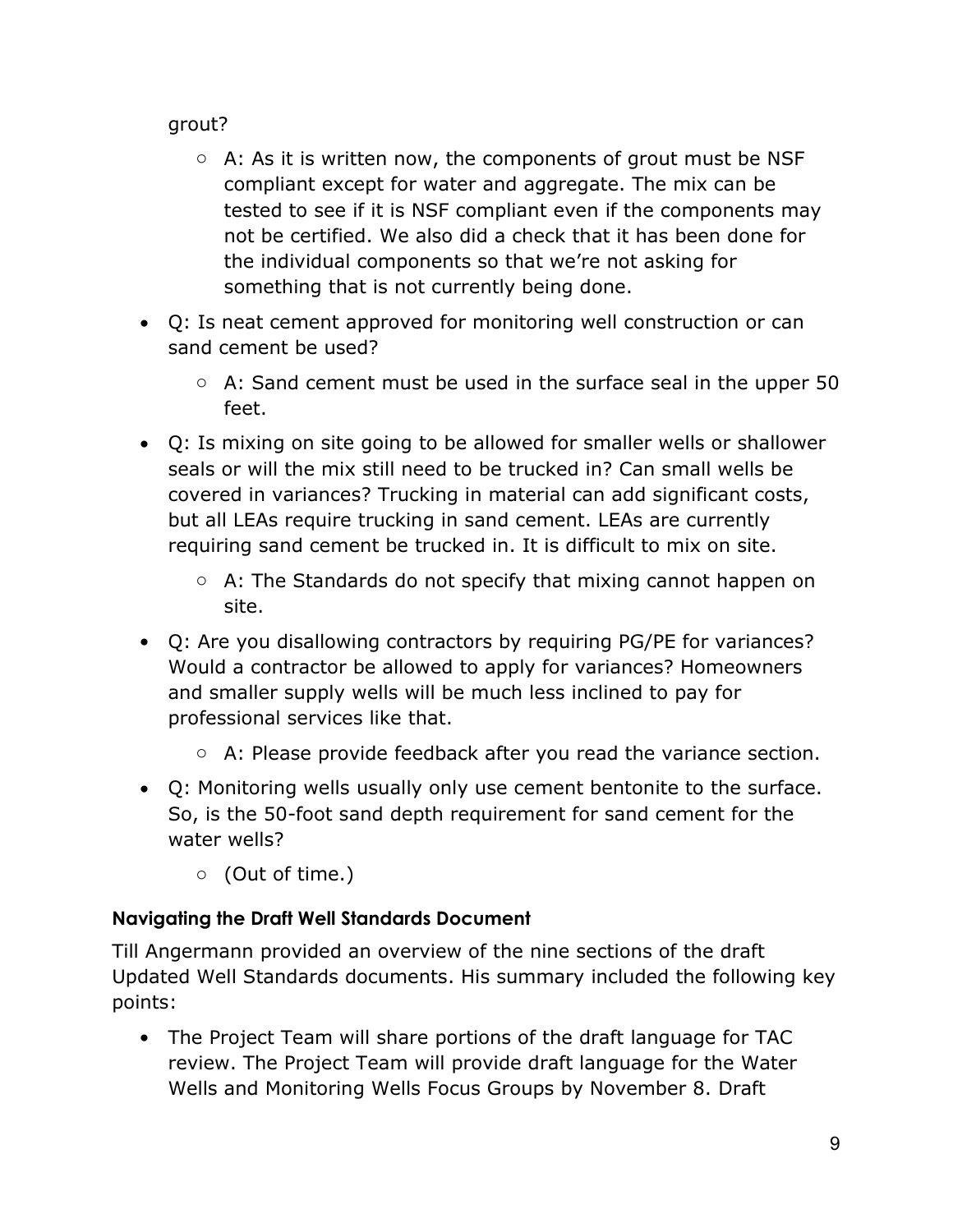language for the Cathodic Protection Wells and Geothermal Heat Exchange Wells will be available later in November or early December.

- The Bulletin 74 Update will be one document consolidating standards for all well types and remove redundant and/or informational text.
- The Bulleting 74 Update will have nine sections:
	- o Section 1: Introduction
	- o Section 2: Definitions (previously in Part I. General)
	- o Section 3: General Requirements (previously in Part I. General)
	- o Section 4: Site Planning (previously in Part II. Well Construction)
	- o Section 5: Materials (previously in Part II. Well Construction)
	- o Section 6: Design (previously in Part II. Well Construction)
	- o Section 7: Construction (previously in Part II. Well Construction)
	- o Section 8: Maintenance (previously in Part III. Destruction of Wells)
	- o Section 9: Destruction (previously in Part III. Destruction of Wells)

### **Question and Answer Session**

Below is a summary of questions and comments on the proceeding section and the responses from the Project Team.

- Q: Why is DWR removing certain topics from the Updated Well Standards, e.g. well disinfection and water testing?
	- o A: The Project Team removed topics that were determined to fall outside of the scope of DWR's legislative mandate for Bulletin 74.
- C: It would be helpful to have hyperlinks for the internal references within the document.

### **Phase 2 Process for the Technical Advisory Committee**

Haas provided an overview of the Phase 2 TAC meeting schedule. She highlighted the following key points:

- Draft Release Schedule
	- o Nov 2021 Feb 2022 Release Review Draft of the Well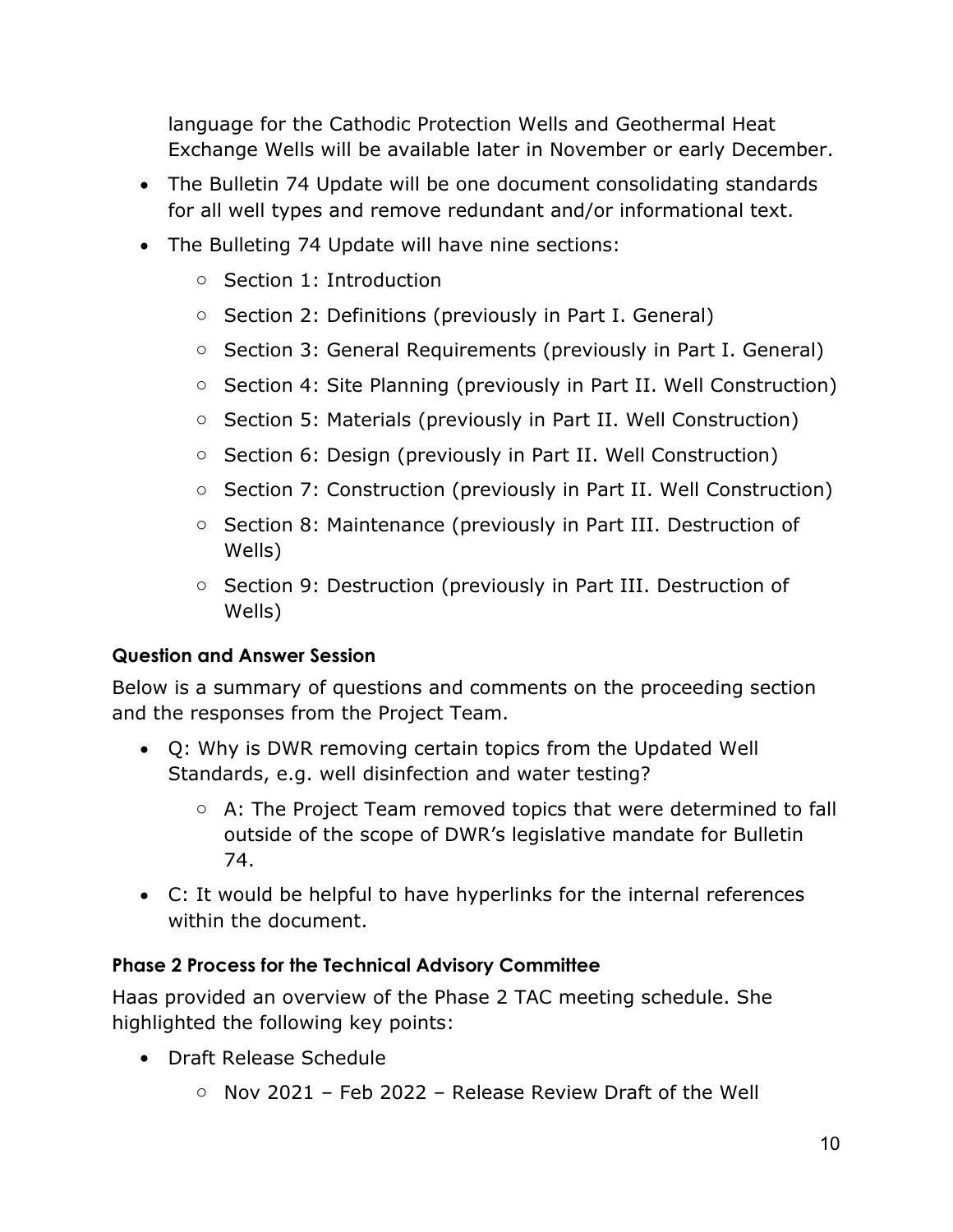Standards Update to TAC members throughout Phase 2 TAC Focus Group meetings.

- $\circ$  March August 2022 Development of the Administrative Draft.
- o September 2022 Public Review Draft release and public comment period.
- o December 2022 Final Standards published.
- DWR will provide TAC members the following materials to review in advance of each Focus Group meeting:
	- o TAC Review Draft
	- o Key to locate B74-81/90 content
	- o Agendas with topics for Well Standards Update Sections
	- $\circ$  Recording of November 1<sup>st</sup> TAC Plenary Meeting
- Focus Group members will be asked to provide verbal feedback and suggestions in relation to specific language in the TAC Review Draft.
- TAC members are encouraged to work with the constituents to develop feedback.

Leimbach provided an overview of the TAC Charter, including the purpose of the TAC, the advisory role of the TAC, TAC responsibilities, and groundrules.

## **Question and Answer Session**

Below is a summary of questions and comments on the proceeding section and the responses from the Project Team.

- Q: When can TAC members share draft language with constituent groups? Should TAC members solicit feedback using the TAC Review Draft or the Public Review Draft?
	- o A: DWR encourages TAC members to coordinate with colleagues to provide feedback on the TAC Review Draft during the Phase 2 focus group meetings. September 2022 is the planned release date for the Public Review Draft, when written comments will be accepted.
- Q: Is it okay for me to contact other TAC members for project needs outside of the Bulletin 74 update?
	- o A: Yes.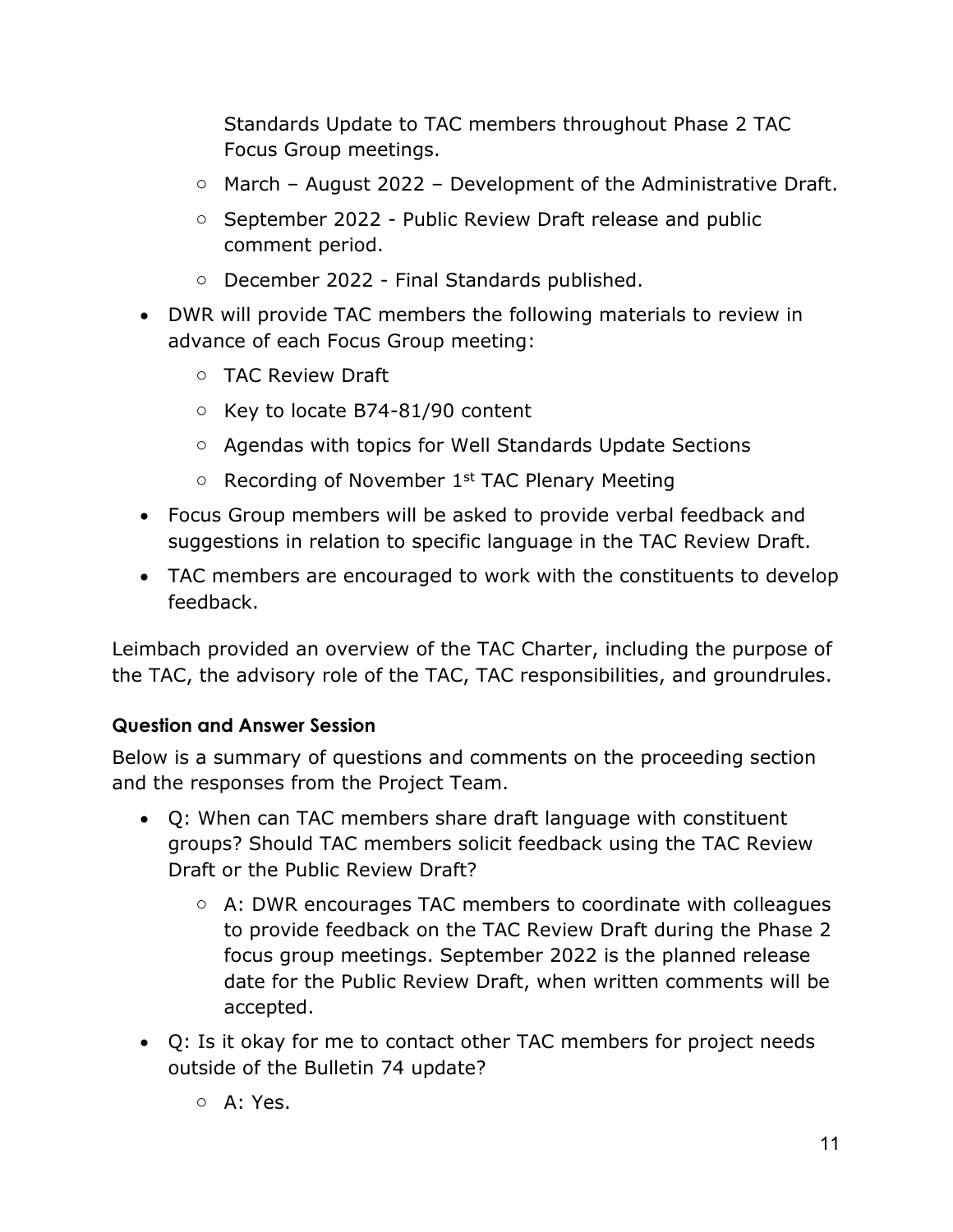### **Next Steps & Action Items**

Haas thanked TAC members for their time and encouraged them to revisit the June 21 Plenary Meeting slides for tips on providing effective feedback.

Leimbach reviewed action items and closed the meeting.

- TAC members will review the presentation materials and Zoom recording of today's meeting on the TAC Box site for reference.
- TAC members will review meeting materials in advance of the Focus Group meetings.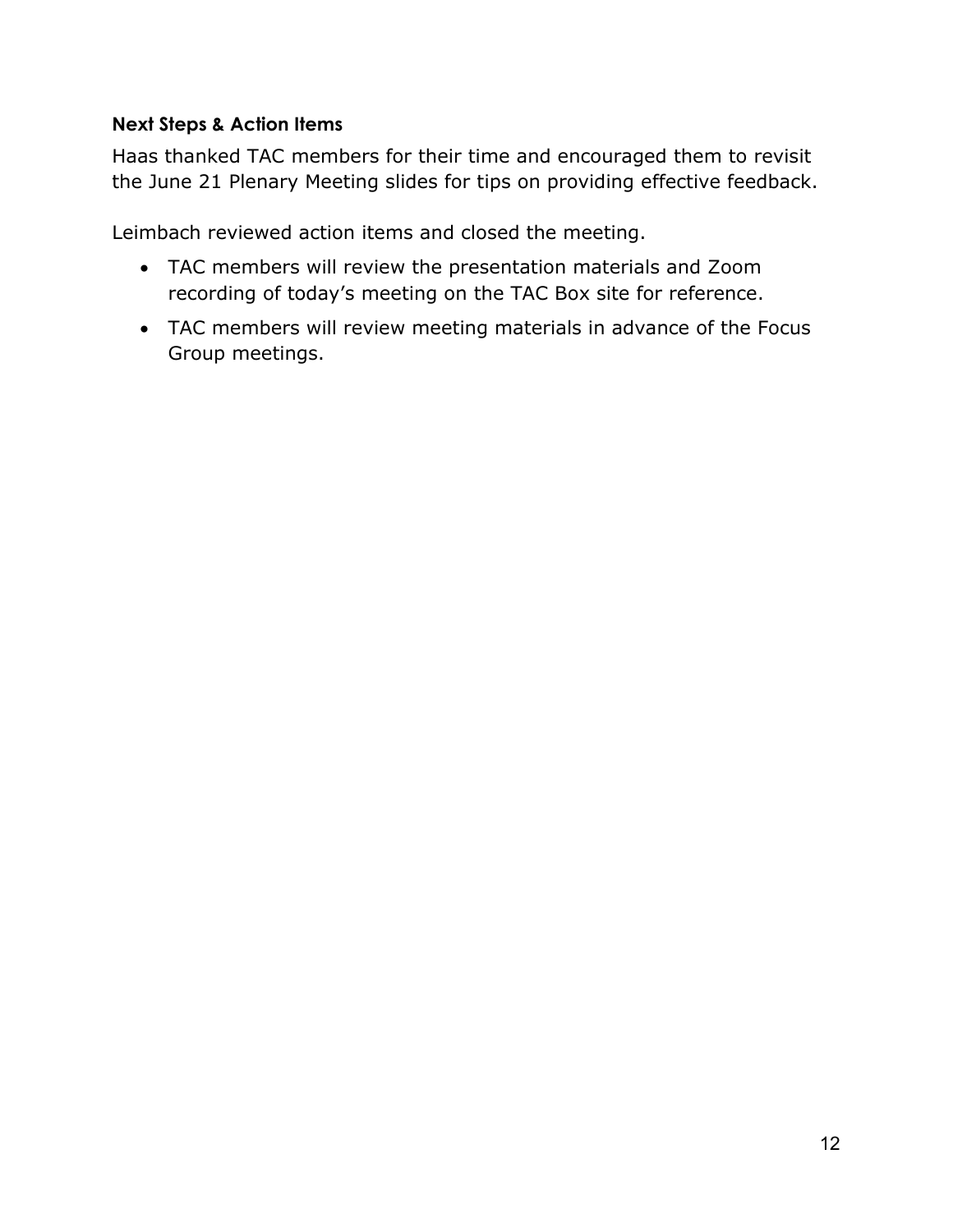# **Attendance**

\*Denotes California Groundwater Association Representative +Denotes California Conference of Environmental Health Directors Representative #Denotes Groundwater Resources Association of California Representative

#### **Technical Advisory Committee**

- Ed Anderson, Baroid Industrial Drilling Products
- Juan Anzora, Orange County Health Agency+
- Dana Booth, Sacramento County
- John Borkovich, State Water Resources Control Board
- Kevin Brown, State Water Resources Control Board
- Aaron Button, State Water Resources Control Board
- Alexandra Calderon, San Bernardino County Department of Public Health
- Bill Cameron, Valley Water
- Kassy Chauhan, Fresno Irrigation District/North Kings Groundwater Sustainability Agency
- Tom Christopherson, Groundwater Solutions Group LLC
- Chris Coppinger, Geoscience Support Services Inc.
- Bill De Jong, Torrent Resources
- Bill DeBoer, Montgomery and Associates#
- Randy Dockery, Gregg Drilling LLC
- Mike Duffy, Valley Water
- Adrienne Ellsaesser, Blackwater Consulting Engineers, Inc.
- David Field, Orange County Water District
- Jim Finegan, Kleinfelder, Inc.
- Christopher Guerre, Department of Toxic Substances Control
- Thomas Henderson, Eastern Municipal Water District
- Mark Howard, Layne Christensen Company
- Vicki Jones, Merced County Department of Public Health+
- Misty Kaltreider, Solano County, Department of Resource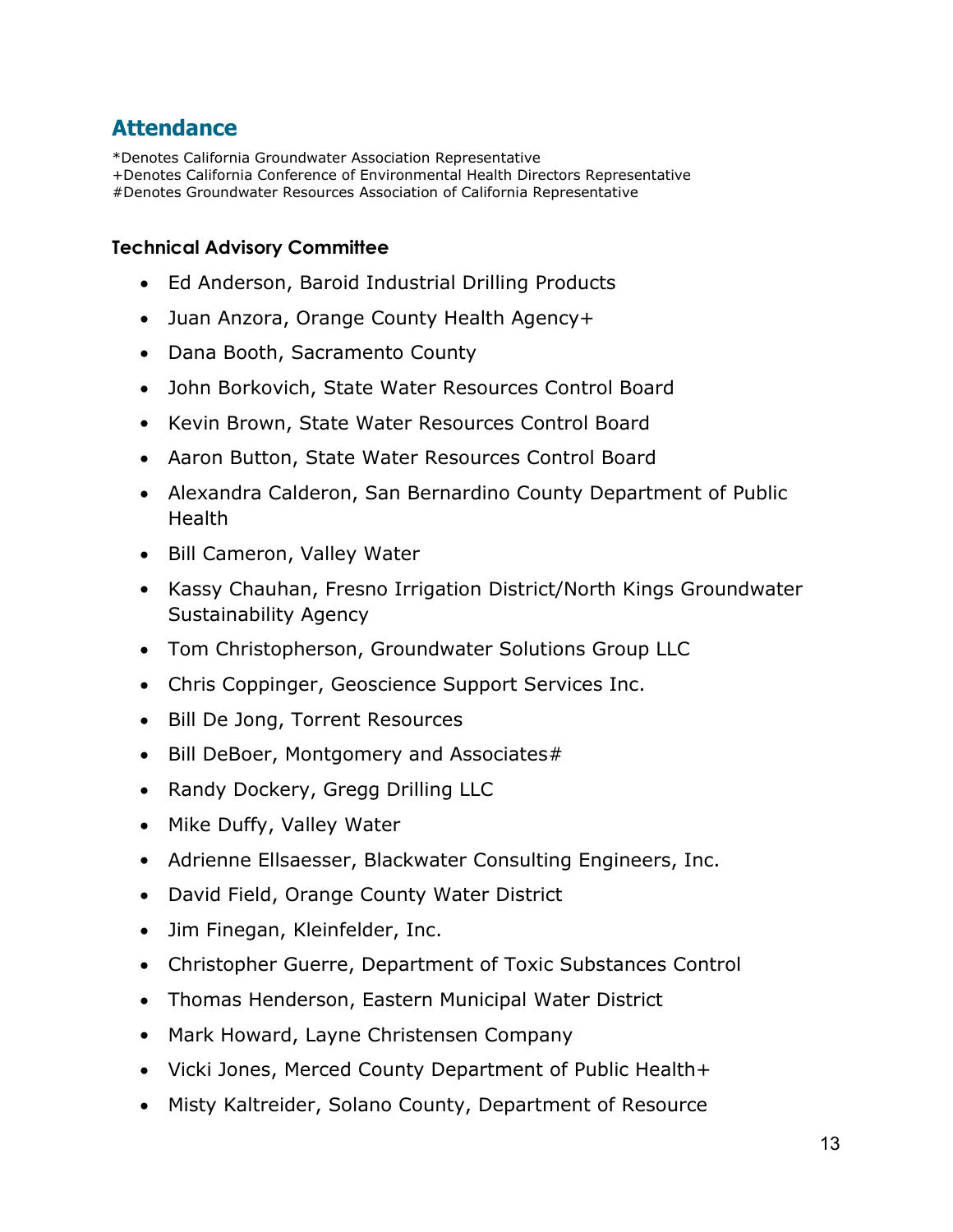Management\*

- Russell Kyle, Kyle Groundwater
- Bill Leever, Orange County Water District
- Amanda Magee, State Water Resources Control Board
- Kevin McGillicuddy, Roscoe Moss Company
- Dan McGrew, Farwest Corrosion
- Steve McKim, American Construction and Supply, Inc.
- Lisa Meline, Meline Engineering Corporation
- Jane Nguyen, Orange County Health Care Agency
- Travis Pacheco, Torrent Resources
- Keith Packard, East Bay Municipal Utility District
- Michael Palmer, de maximis, inc.
- Ali Rezvani, State Water Resources Control Board
- John Ricker, County of Santa Cruz Health Service Agency (Retired)+
- Patrick Sarafolean, Minnesota Department of Health
- Edd Schofield, Johnson Screens
- Adnan Siddiqui, Regional Water Quality Control Board, Los Angeles Region 4
- Allan Skouby, GeoPro, Inc.
- Ronald Sorenson, Sorensen Groundwater Consulting, Inc.
- Brandon Steets, Geosyntec Consultants
- Jim Strandberg, Woodard & Curran#
- Steve Turner, Los Angeles Department of Water and Power
- Brian Villalobos, Geoscience Support Services Inc.
- Dave Vossler, West Yost
- Todd Wallbom, CA Department of Toxic Substances Control
- Jeremy Wire, Geoconsultants, Inc.\*
- Amy Woodrow, Monterey County Water Resources Agency
- Joe Zilles, Kleinfelder, Inc.